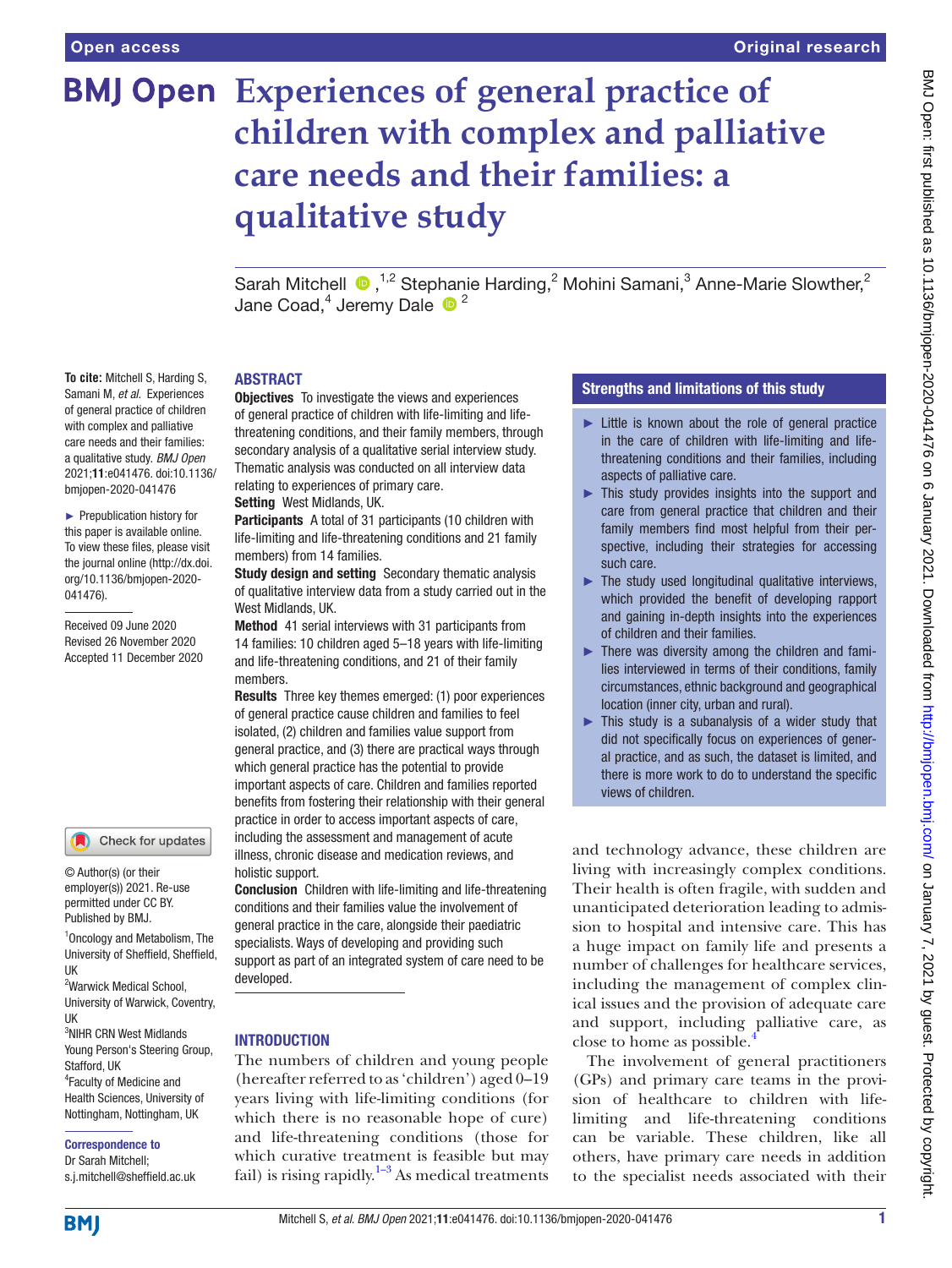underlying conditions. Those with life-limiting and lifethreatening conditions may also have associated palliative care needs.<sup>[2](#page-6-2)</sup> GPs have a key role in the delivery of 'core' palliative care to all patients who need it. For children, this would be alongside community nursing and specialist paediatric palliative care colleagues. However, GPs have expressed significant concerns about this role in palliative care for children, including a lack of time to be involved, lack of specialist knowledge (particularly with rare conditions) and understanding of their role alongside paediatric colleagues. $5\frac{6}{10}$  However, GPs have the potential to provide many vital aspects of palliative care, including the coordination of care from community and specialist teams, provision of prescriptions, holistic support for family members (including during bereavement) and support when children transition from paediatric to adult palliative care services.<sup>[7](#page-6-4)</sup> Furthermore, frequent appointments with a GP and continuity of GP care for children with life-limiting and life-threatening conditions are associated with less frequent use of urgent and emergency secondary care services.<sup>[8](#page-6-5)</sup>

This study aimed to explore the role of general practice in the care of children with life-limiting and lifethreatening conditions and their families, from their perspective, and consider how this might be developed to more effectively support the delivery of care to these children in the future.

### **METHODS**

This study is a secondary analysis of data relating to primary care collected during a qualitative serial interview study carried out from October 2016 to November  $2017$  in the West Midlands, UK. $9$  The overall aim of the study was to examine the delivery of healthcare, including palliative care, for children with life-limiting and lifethreatening conditions and their families, using a realist approach to provide understanding into how palliative care is delivered most effectively, and when, leading to policy-relevant recommendations. Longitudinal interviews provided further benefits, including opportunities for rapport building and observation of changing needs and experiences of healthcare over time.<sup>10</sup>

Children and family members were provided with study information leaflets either by their clinical teams, or via leaflets and posters in public areas including waiting rooms of hospital outpatient departments. In order to avoid possible coercion, clinical teams did not actively recruit children and families to the study. Children and family members were recruited after either directly approaching the research team via email, text or telephone using the details provided in the study information resources, or after expressing an interest in participation and providing permission to be contacted. Each child and family member participated in up to three interviews over the 13-month period, either individually or as a family group. Qualitative research methods were most appropriate in order to elicit and explore the views and

perceptions of children and their families. The interview process, including whether children wished to be interviewed alone or with their family members on each occasion, the timing and intervals between interviews, were individually considered according to the needs of each child and family. The interviews were open and conversational, and advanced communication skills, including responding to cues and the use of silence, were employed. This allowed exploration of potentially sensitive issues, including experiences of palliative care as both a broad approach to care, and when the child and family had contact with specialist paediatric palliative care services.

Consent procedures were designed with the aim of obtaining written and/or verbal consent and agreement from every individual for every interview. For children under the age of 16 years, written consent was obtained from the parent and then verbal or written agreement obtained from the child. An agreement-to-participate form was completed by the child if they chose to do so, in order to respect their autonomy in so far as was possible.

Recordings of interviews were transcribed verbatim, and anonymised transcripts uploaded into NVivo for data management. All data related to experiences of general practice were coded by SM and formed the dataset for this secondary analysis. Two researchers (SH and SM) independently coded the data using an inductive approach to thematic analysis as described by Braun and Clarke.<sup>[11 12](#page-6-8)</sup> This started with a process of familiarisation, reading and rereading the transcripts, with reflection and note-taking. A descriptive code was applied to every item of data and then emerging codes and concepts were discussed between the researchers weekly throughout the data analysis process, allowing for the development of the themes and decreasing lone researcher bias.<sup>13</sup>

#### Patient and public involvement

Patient and public involvement (PPI) was an integral part of the wider study and informed every stage of the research. A group of PPI representatives was recruited from three existing advisory groups (based at Birmingham Children's Hospital, Acorns Children's Hospice and the National Institute for Health Research Clinical Research Network in the West Midlands). The PPI representatives were aged between 9 and 25 years, and included young people with life-limiting conditions and siblings. The group were consulted at all stages of the research, from the study design and objectives to the format of interviews for children, and dissemination activities. A PPI representative (MS) volunteered to support this subanalysis, providing feedback on the emerging themes and supporting dissemination.

#### **Findings**

#### Study sample

A total of 14 families were recruited to the study, all registered with different GP practices, urban, inner city and rural. Ten children (aged 5–18 years) and 21 family members took part in the interviews. Children took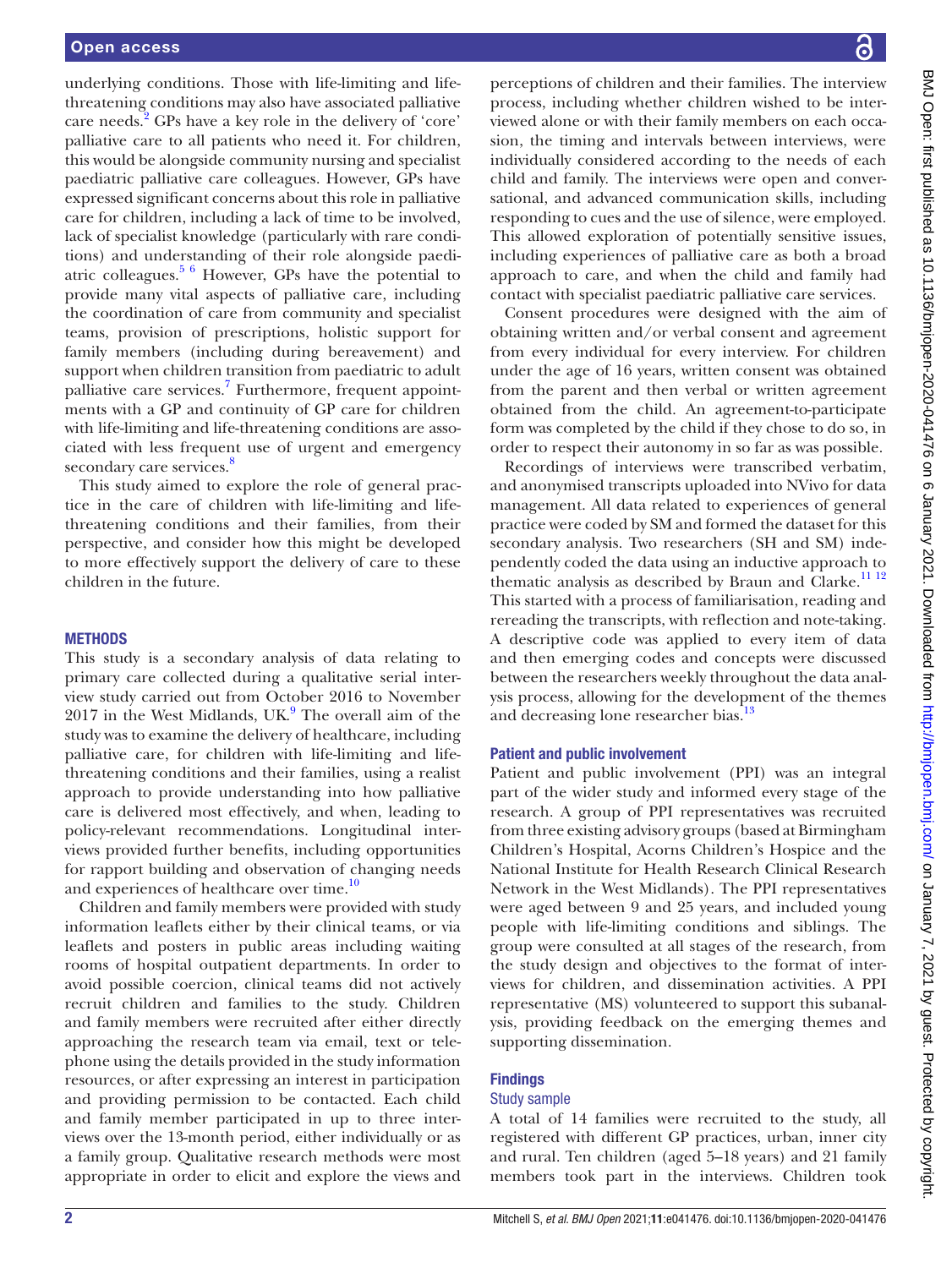part in the interviews either with their family members or alone, according to their preference on the day of the interview. Four children were unable to take part either because they could not communicate verbally, or because they were too unwell. Forty-one interviews were conducted in total. All of the children received care from a local community children's nursing team, and six received care from a specialist paediatric palliative care team or children's hospice service. The study population

# Qualitative findings

is summarised in [table](#page-3-0) 1.

The children and their family members described a range of experiences of general practice both positive and negative. They did not tend to associate GPs with providing aspects of palliative care; all of the children and families who received palliative care services considered and conceptualised 'palliative care' as distinct and separate from other services. Three overarching themes relating to general practice were identified:

# Theme 1: poor experiences of general practice cause children and families to feel isolated

For many, there was a lack of contact with GPs and practice teams. Several families had negative experiences and chose to avoid the GP surgery completely due to these experiences, tending to contact their specialist teams for help instead. Most described their GPs as being of little or 'no help at all*'* (M002). Many family members described a 'fight*'* to access the support from their GP practice that they required:

I haven't got the power, the brain power, to deal with the doctors' surgery. Literally, it's just like I can't. The doctors' surgery is a no go. I avoid it. It will be my last call, if I have to. (M005)

Negative experiences led to a loss of trust in the GP that family members felt unable to reconcile. In these circumstances, there was a sense of unfortunate loss of an important source of support. In one example, the GP was considered responsible for missing a significant diagnosis (cancer) in the child:

he didn't realise. You know, when you're talking life and death for your child, you can't make mistakes like that. But it was… and most GPs don't see things like this. It's because… they say it's rare, it doesn't feel rare to us in here [the hospital]. (F007)

Some family members had tried to access support from their GP for their own distress related to their child's condition. They sought a listening ear and validation of their distress, but perceived that the GP had limited time to hear and understand, and would focus on providing a medical solution such as an antidepressant tablet. This led to further frustration:

[the GP] gives me tablets all the time. What if the palpitations are something else? I avoid them now. They are so busy, over-stretched. I think the empathy has gone. (M013)

Another frustration arose on occasions where GPs declined to prescribe regular medications for the children. Family members, who were experts in the management of their children's conditions, found it difficult to understand the rationale for this:

Everything is like, oh, I can't prescribe this because it's unlicensed, or it's un-this, and simple things, [drug names for emollients], he wouldn't do it. (M005)

Family members recognised that the complexity of their child's condition, and their extensive specialist care, as potential barriers to GPs becoming more involved, with GPs lacking confidence around certain aspects of care, such as prescribing or treating acute medical problems.

…an awful battle just to try and get antibiotics for her for a urine infection, it was terrible. (M003)

As soon as [child]'s [life-limiting condition] problems started they just pulled back from everything. Even her basic [medications] and whatever she needed, it all just stopped. (M002)

Even with minor illness, families were advised to access hospital care, which they did not always agree was appropriate:

…you're bringing this person up to the [children's hospital] who doesn't really need to be at the [children's hospital] and affecting everybody else because the GP won't come out. (M011)

Theme 2: children and families value support from general practice Some families described positive experiences of general practice, considering their GP to be 'realistically the core of it all*'* (M003), even when hospital-based, specialist teams mainly provided their care. Some had known a particular GP for many years, and highly valued this continuity, with the GP 'knowing our family*'* (M006). For one family, it was the GP who 'finally realised*'* (F004) that they were in need of extra support and arranged an onward referral to community children's nursing and palliative care services. Being able to consider the GP as an important member of their healthcare team, through, for example, their attendance when the child had an acute illness, so that they could avoid a trip to hospital, made a significant difference to families where this was the case:

They're good at coming out if he has a chest infection, they do come out, yeah. Because at the end of the day I've got a child that's on a sats monitor, and ventilator, and now a humidified circuit, and he's not well. (M014)

Children and their family members all expressed a desire for more support from the GP practice. They wished for a proactive offer of support, with recognition of their holistic care needs, through 'a general check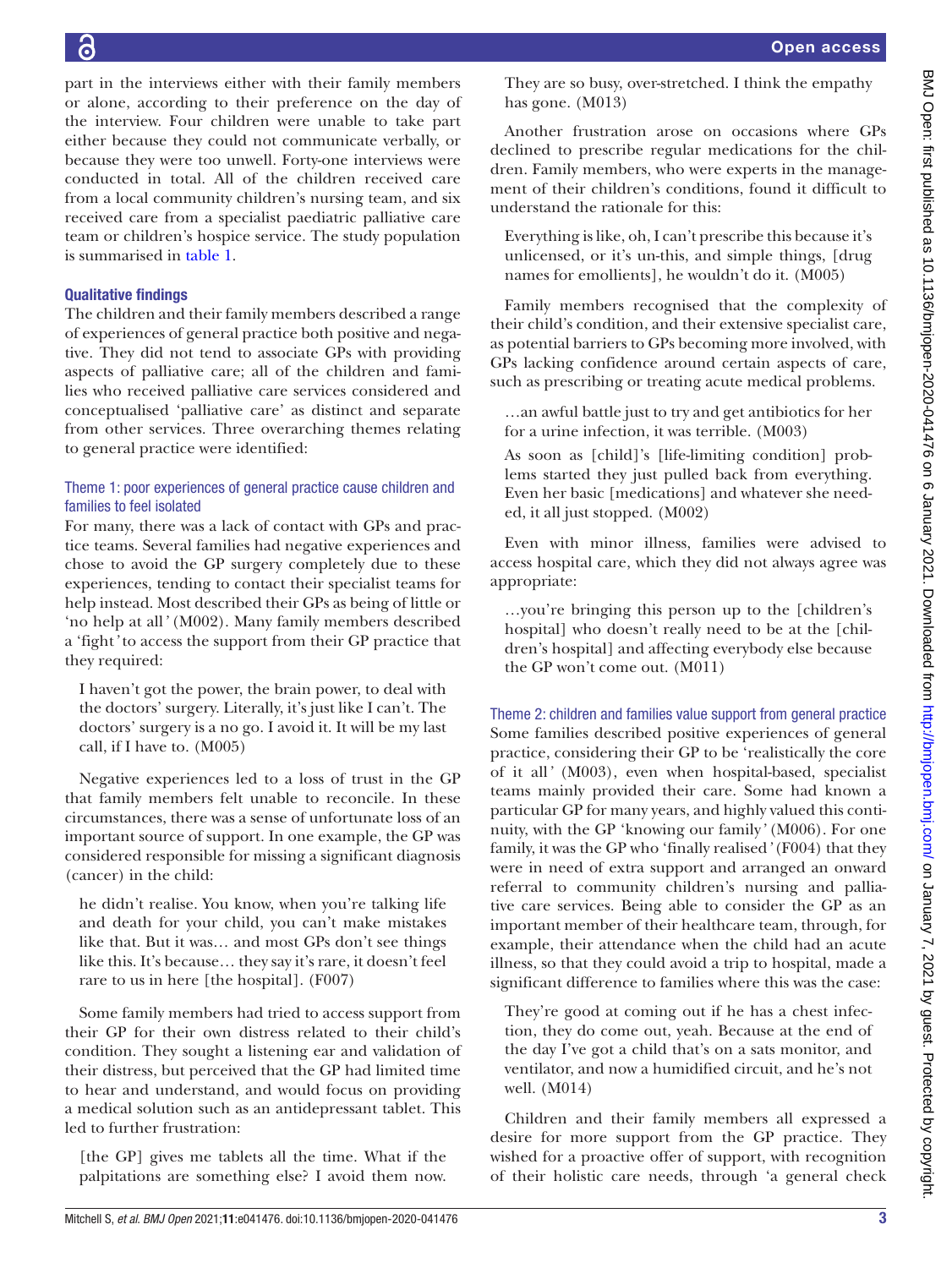<span id="page-3-0"></span>

| Table 1                  | Summary of study population                     |                               |                      |                   |                            |                                                |                          |                                                                           |
|--------------------------|-------------------------------------------------|-------------------------------|----------------------|-------------------|----------------------------|------------------------------------------------|--------------------------|---------------------------------------------------------------------------|
| Family                   | Participants and<br>identifier                  | Child's age at<br>recruitment | condition<br>Type of | Male or<br>female | practice<br>area<br>၉<br>၁ | service involved interviews<br>Palliative care | Total number of          | Interview details                                                         |
| $\overline{\phantom{0}}$ | Mother (M001)<br>Father (F001)<br>Child (C001)  | 5                             | Cancer               | Σ                 | Urban                      | $\frac{1}{2}$                                  | 4                        | 2: mother and child individual interviews<br>3: family group<br>1: mother |
| $\sim$                   | Mother (M002)<br>Brother (B002)<br>Child (C002) | $\overline{1}$                | Congenital           | Щ                 | Inner city                 | Yes                                            | က                        | 3x family group interviews all including child                            |
| S                        | Mother (M003)<br>Father (F003)                  | $\infty$                      | Congenital           | Щ                 | Inner city                 | Yes                                            | က                        | 2: both parents<br>1: mother<br>3: mother                                 |
| 4                        | Father (F004)                                   | $\infty$                      | Congenital           | щ                 | Inner city                 | Yes                                            | $\overline{\phantom{0}}$ | 1: father                                                                 |
| S                        | Mother (M005)<br>Child (C005)                   | $\circ$                       | Congenital           | Σ                 | Urban                      | $\frac{1}{2}$                                  | 3                        | 3x family group interviews all including child                            |
| 6                        | Mother (M006)                                   | $\overset{\circ}{=}$          | Congenital           | Σ                 | Inner city                 | $\stackrel{\circ}{\geq}$                       | S                        | 3x interviews with mother                                                 |
| $\overline{ }$           | Child (C007)                                    | $\overline{ }$                | Cancer               | Σ                 | Urban                      | $\frac{1}{2}$                                  | $\overline{5}$           | 1: family group                                                           |
|                          | Mother (M007)<br>Father (F007)                  |                               |                      |                   |                            |                                                |                          | 2: parents and child individually<br>3: mother and child individually     |
|                          |                                                 |                               |                      |                   |                            |                                                |                          |                                                                           |
| $\infty$                 | Mother (M008)<br>Child (C <sub>008)</sub>       | 5                             | Congenital           | Σ                 | Inner city                 | $\frac{1}{2}$                                  | 4                        | 2: mother and child individual interviews<br>1: family group              |
|                          | Brother (B008)                                  |                               |                      |                   |                            |                                                |                          | 3: family group                                                           |
| ၜ                        | Mother (M009)<br>Father (F009)<br>Child (C009)  | Η                             | Cancer               | Щ                 | Inner city                 | $\frac{1}{2}$                                  | က                        | 3x family group interviews all including child                            |
| $\tilde{c}$              | Mother (M010)                                   | 5                             | Congenital           | Σ                 | Urban                      | Yes                                            | $\overline{\phantom{0}}$ | 1: mother (child present but too unwell to contribute)                    |
| Ξ                        | Child (C011)                                    | $\overline{1}$                | Congenital           | Щ                 | Urban                      | $\frac{1}{2}$                                  | 4                        | 1: family group                                                           |
|                          | Stepfather (F011)<br>Mother (M011)              |                               |                      |                   |                            |                                                |                          | 3: family and child individual interviews<br>2: family group              |
| $\frac{1}{2}$            | Mother (M012)<br>Child (C012)                   | $\overline{4}$                | Cancer               | Σ                 | Urban                      | $\frac{1}{2}$                                  | $\mathbf{\tau}$          | 1: family group                                                           |
| $\frac{3}{2}$            | Mother (M013)<br>Child (C013)                   | $\overline{4}$                | Cancer               | Σ                 | Urban                      | Yes                                            | 3                        | 2: mother and child interviews<br>1: mother                               |
| $\overline{4}$           | Mother (M014)<br>Child (C014)                   | $\Rightarrow$                 | Congenital           | Σ                 | Rural                      | Yes                                            | S                        | 3x family group interviews (including child)                              |
|                          | GP, general practitioner.                       |                               |                      |                   |                            |                                                |                          |                                                                           |

 $\overline{\partial}$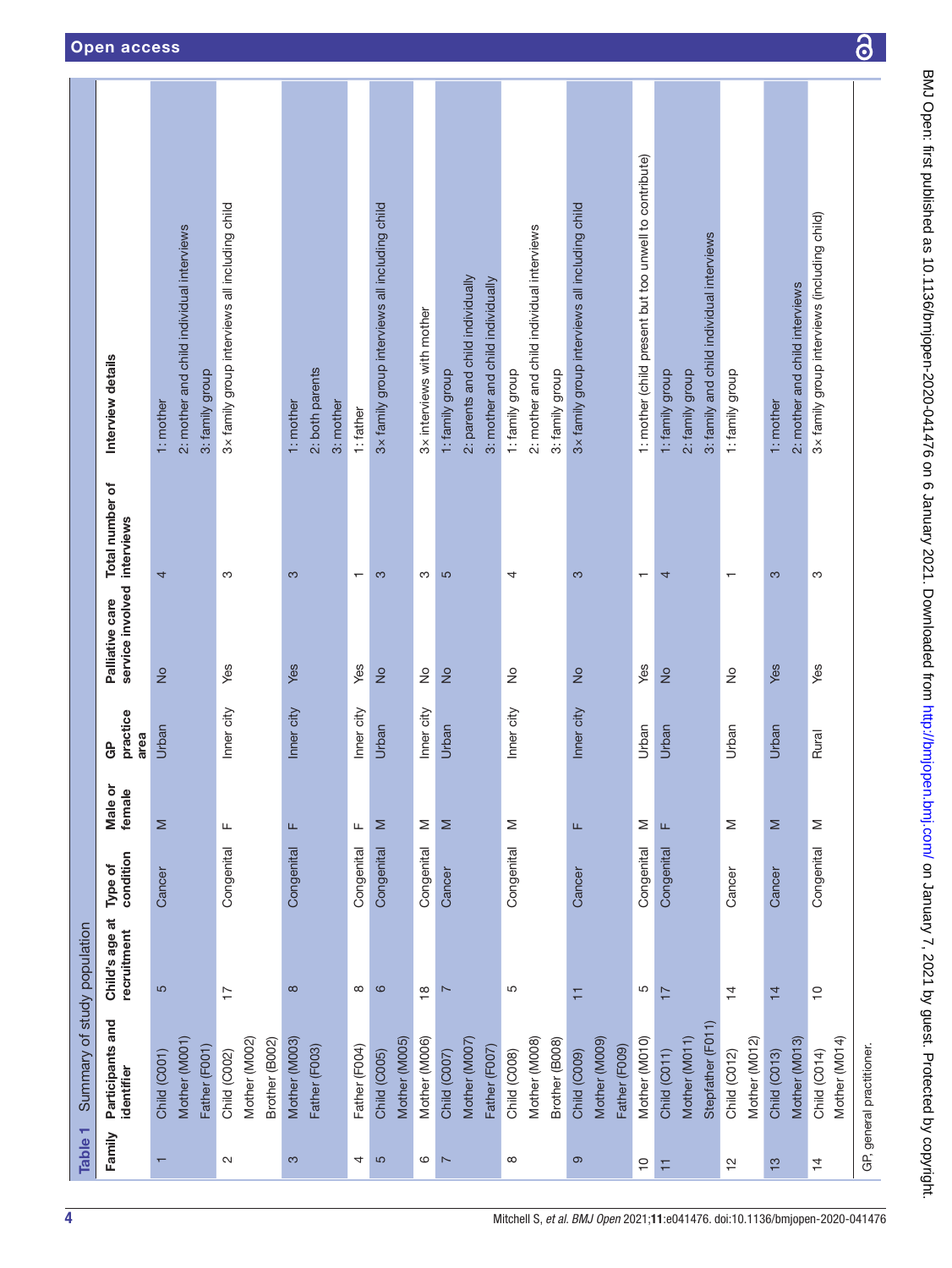on the normal everyday*'* (M005), for example through a phone call. This was considered particularly important when there was a long time between hospital appointments. One child described this time as a time when 'noone knows what is going on*'* and specifically regarded the GP or a member of the practice team as someone who could 'check-in*'* with him (C013).

…that would be perfect if there was a somebody there that every sixmonths just said, right, [name], how is everything going in the home, how is everything with. all your meds, have you got any problems, is there anything I can do for you, can I phone anyone, do you need anything, just a someone. (M013)

# Theme 3: practical ways through which general practice could provide improved care

Family members described the aspects of care that they wanted general practice teams to provide, and made efforts to 'consciously foster*'* (M006) their relationships with GPs in order to access this care. Opportunities existed in chronic disease reviews, appointments for vaccinations and sick notes:

I have always been quite proactive in taking my children to the GP not only when they're sick. I would take them [children] along for flu jabs and things like that, just so that they knew what they're like, so that when I take them when they're sick they know the difference. (M006)

Interventions that children and family members felt would be helpful for general practice teams to offer included blood tests, so that they did not have to travel long distances to hospital. Where repeat prescriptions were a particular cause of difficulty, members of the wider team, including practice pharmacists, had been instrumental in improving the situation through review of discharge summaries and updating a regular prescription:

As soon as they get a letter from the hospital to say her meds changed they have someone ring me and we go through her meds. (M011)

Transition to adult services was a cause of concern for many families. They considered this a time when it would be helpful for support from general practice to 'really kick in*'* (M003), particularly because organisation of healthcare services for adults differed significantly to those for children:

I didn't realise that in adult care, a lot of help is from the GP and the community nurse, but we didn't know that because it's different at the [children's hospital], and when we went to the [hospital] this consultant, and neuro, said, they [primary care] have to [prescribe the medicines] but they won't do it. (M002)

The need for a consistent and familiar trusted contact within the surgery for children who may want to attend appointments alone was highlighted:

how the hell can I transition my son when the GP has never ever called … I'm trying to explain to [child], you will be old enough to go to the GP on your own. That's immense for a normal kid, but a kid with all [his conditions]... he won't talk about all of his...I want him to, because I think it would be a good idea if there was a particular person in the GP's. (M013)

# **DISCUSSION**

# **Summary**

This study provides valuable insights into the highly variable experiences of general practice of children with lifelimiting and life-threatening conditions and their family members. For some, there were some positive examples of general practice involvement in the child's care. Generally, the relationship was experienced as unsatisfactory. This could result in a loss of trust, avoidance, or years of battling to obtain the care and support required. Both children and family members expressed a wish to receive more support from their GP practice, and importantly had developed strategies in order to access the support that they found most helpful.

# Strengths and limitations

A strength of this study is that it considered the experiences and perceptions of general practice from the perspective of children and their families. Family members tended to talk more about experiences of general practice, which is likely to reflect their key involvement in liaising and negotiating services from GPs. This was a subanalysis of a wider study that did not specifically focus on experiences of general practice, and as such, the dataset is limited. The views of children and family members specifically in relation to general practice are worthy of future research, and future studies with a focus on community healthcare, including primary care, are recommended.

The study population was relatively small, but it was diverse in terms of the children's condition and age. The participants were registered with 14 different practices, in a broad range of different settings. In-depth serial interviews, through which a relationship with children and their families could develop, led to rich, detailed data elicited around many different aspects of care. PPI was gained at several stages of the research, including the development of themes during the analysis to ensure the research remained representative and sensitive.

There is more research to be done to understand the experiences of younger children, young people at transition and those with non-verbal communication. Further research into the role and response of primary care beyond general practice, including dentists, opticians and out-of-hours services for children with life-limiting and life-threatening conditions, would also be valuable.

# Comparison with existing literature

Care for children with complex and palliative care needs in general practice is an under-researched area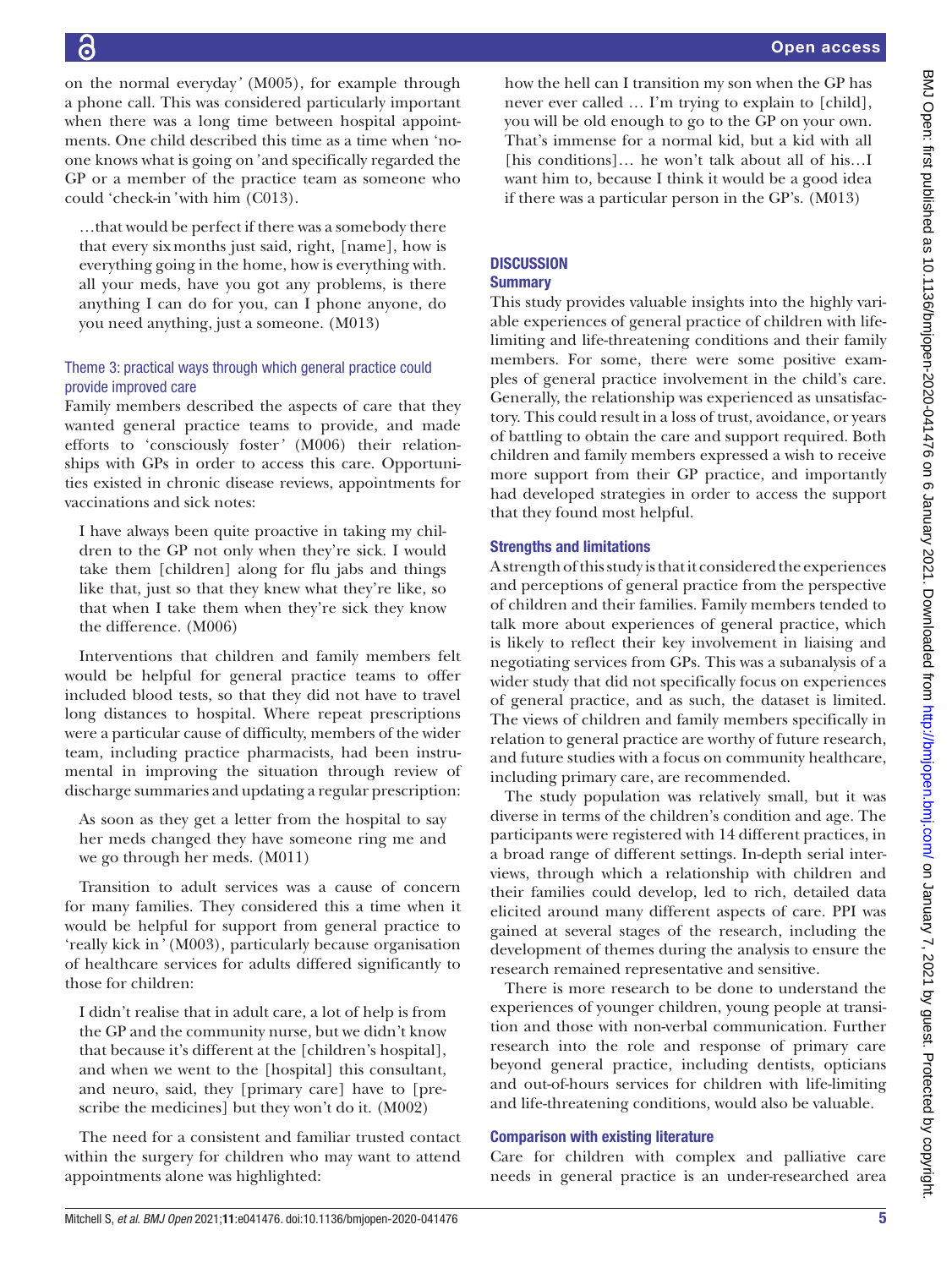of practice. The children and families who participated in this study described the particular aspects of care that would be helpful for primary care to provide, and their experiences of how such care could be delivered. The findings are in keeping with the current, limited evidence base, which has explored the experiences of GPs in palliative care of children with cancer,  $7^{8}$  14 and the perspectives of bereaved parents[.15](#page-6-10) Continuity of care in general practice, effective communication with hospitalbased, specialist care and bereavement support are areas described repeatedly as needing improvement. Furthermore, the association between more regular contact with GPs and less frequent use of urgent hospital care warrants further investigation in order to understand the factors that result in this outcome for some children, and the details of their relationships with general practice. $6$  A particularly important area for consideration is transition from paediatric to adult services. This is described as an 'overwhelming process' by some parents, with a sense of loss of paediatric services. Continuity of care and support from the GP practice in this scenario has many potential benefits for both parents and children with complex and palliative care needs but is often overlooked.<sup>16</sup>

#### Implications for clinical practice and research

Recent research shows that the number of children with life-limiting or life-threatening conditions increased in England, that it has risen from 32975 in 2001/2002 to 86625 in 2017/2018.<sup>[3](#page-6-13)</sup> This is double the total GP headcount in England, which in March 2017 was 41891 (33 921 whole time equivalent  $GPs$ ).<sup>17</sup> The role and response of general practice in the healthcare of these children and their families needs greater consideration.

The findings of this study suggest a need for a more systematic proactive approach, such as through prescribing and chronic disease reviews, to provide continuity of care and to build valuable therapeutic relationships with children with life-limiting and life-threatening conditions and their families. GPs and practice team members have the skills and ability to address the physical, psychological, social and spiritual aspects of care, through these relationships and as part of a wider multidisciplinary team. These aspects of care may not necessarily be labelled as 'palliative' care, but they provide an important foundation and are integral to the delivery of holistic, palliative care to children, which by the nature of children's conditions, may be needed over a prolonged time period. GPs could play an increasingly important role in the identification of palliative care need and onward referral to specialist services, including communication with specialists in paediatric palliative care and children's hospice services. Having a named GP within the practice, who becomes the key point of contact for the family and the specialist team, becomes familiar with the needs of the child and family, and undertakes a regular review in which a care plan is agreed, would be of value.

Developing the skills, knowledge, expertise and confidence levels of GPs and other members of the practice

team, perhaps those with a particular interest in paediatrics, or management of complexity, to assess acute illness in children with life-limiting and life-threatening conditions would also be of value. In theory, general practice is well placed to work with these children and families, however general practice is under-resourced and may not currently be in a position to prioritise this care.

At a healthcare system level, the need for collaborative partnership working between primary care clinicians and specialist paediatric colleagues in order to improve the experiences of care of children with life-limiting and lifethreatening conditions and their families is important. Interventions, such as clear and personalised shared care plans, and shared electronic medical records, would be helpful. National professional bodies, including the Royal College of General Practitioners and the Royal College of Paediatrics and Child Health in the UK, have a key role to play in driving forward innovations and effective interventions to facilitate collaborative care. National and local commissioning strategies require focus on this population of children, and should support the delivery of their care in both hospital and community settings.

### **CONCLUSION**

The findings from this study suggest that general practice should be playing a more important role in the provision of holistic, family-centred healthcare to children with lifelimiting and life-threatening conditions and their family members. Children and families described multiple benefits associated with consciously fostering their relationship with general practice clinicians in order to access important aspects of care, including continuity. There are opportunities to engage with this through chronic disease and medication reviews. Clinicians in general practice could develop their skills and expertise in this area to provide assessment and management of acute illness, and long-term holistic support, in close partnership with family members and paediatric specialists.

#### Twitter Sarah Mitchell [@MacGPSarah](https://twitter.com/MacGPSarah)

Acknowledgements The authors would like to acknowledge all of the children and families who took part in this study, and all of the patient and public involvement representatives from Birmingham Children's Hospital, Acorns Children's Hospice and the NIHR CRN West Midlands Young Person's Steering Group who contributed to all aspects of the study.

Contributors SM, JD, A-MS and JC designed the study. SM conducted the interviews. SM and SH analysed the data, with input from MS as a representative of the PPI advisory group. JC, A-MS and JD revised the article critically for clarity and intellectual content. All authors have approved this version for submission.

Funding This study was funded by a National Institute for Health Research Doctoral Research Fellowship (DRF-2014-07-065).

Disclaimer This article presents independent research funded in part by the National Institute for Health Research (NIHR). The views expressed are those of the authors and not necessarily those of the NHS, the NIHR or the Department of Health.

### Competing interests None declared.

Patient and public involvement Patients and/or the public were involved in the design, or conduct, or reporting, or dissemination plans of this research. Refer to the Methods section for further details.